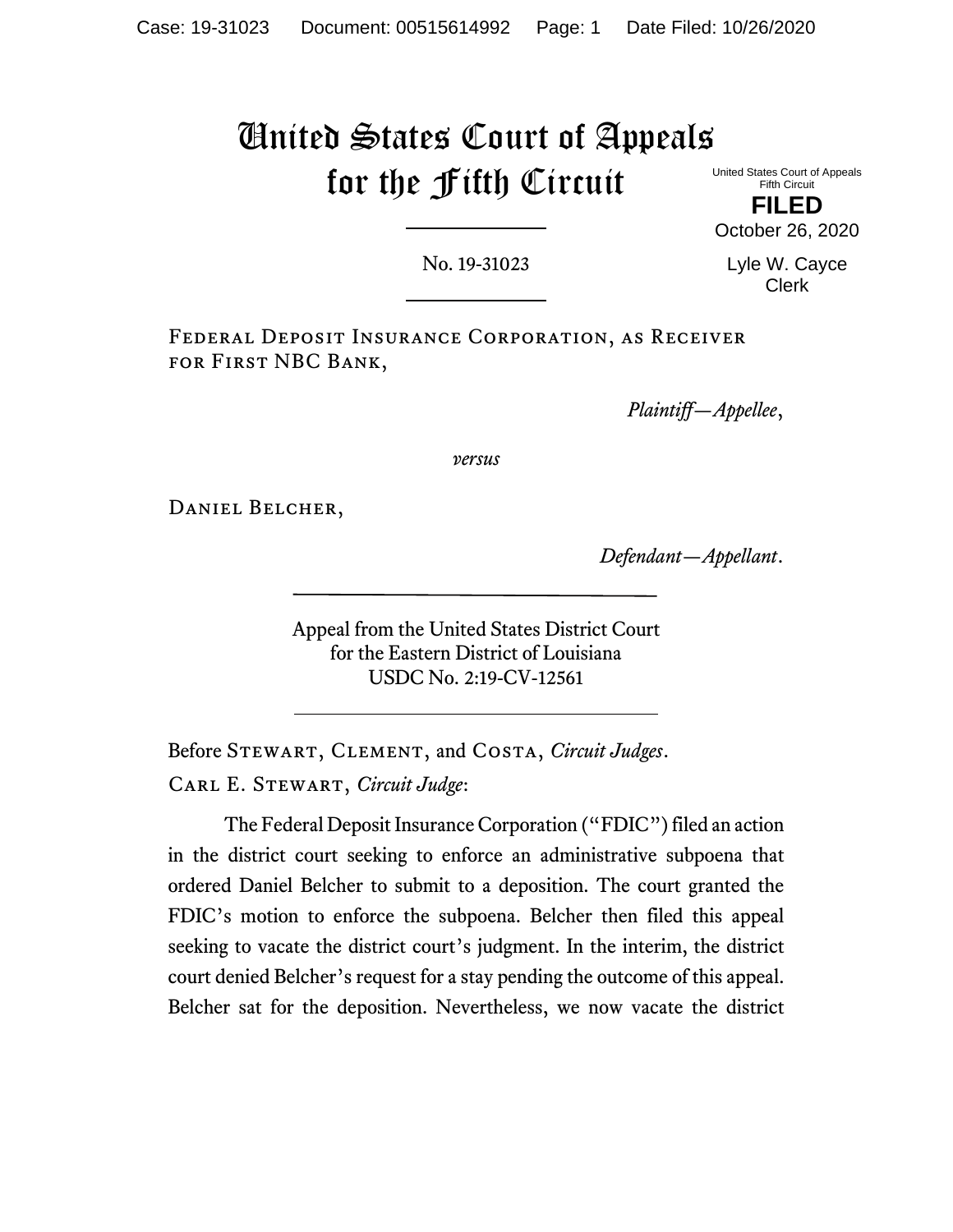court's judgment enforcing the FDIC's subpoena and remand the case for proceedings consistent with this opinion.

## **I.**

This lawsuit is one of many related to the collapse of First NBC Bank of New Orleans ("the Bank"). In 2013, Ernst & Young ("EY") was hired to audit the financial statements of First NBC Bank Holding Company ("the Holding Company"). The Holding Company's only asset was the Bank. When the Bank began to struggle financially, the Public Company Accounting Oversight Board ("PCAOB") initiated an investigation into EY's audits of the Holding Company.

The subject of the PCAOB's investigation was EY. As part of its investigation, the PCAOB requested numerous documents from EY, which turned them over under the impression that they were confidential and privileged under federal law. *See* 15 U.S.C. § 7215(b)(5)(A). The PCAOB also deposed several of EY's auditors as part of its investigation. Those depositions resulted in hundreds of pages of transcripts. EY also believed those transcripts were confidential and privileged. Among the EY auditors deposed by the PCAOB was Daniel Belcher.

When the Bank failed, the Louisiana Office of Financial Institutions appointed the FDIC to serve as the Bank's receiver. In this capacity, the FDIC began its own investigation into EY's audits of the Holding Company. The FDIC ultimately sought to hold EY liable for significant monetary losses resulting from the Bank's failure. In search of evidence to use against EY, the FDIC asked the PCAOB for documents it had because of its investigation into EY. Among the documents sought by the FDIC were four days' worth of transcripts from Belcher's deposition before the PCAOB. The PCAOB gave the transcripts—and many other documents—to the FDIC.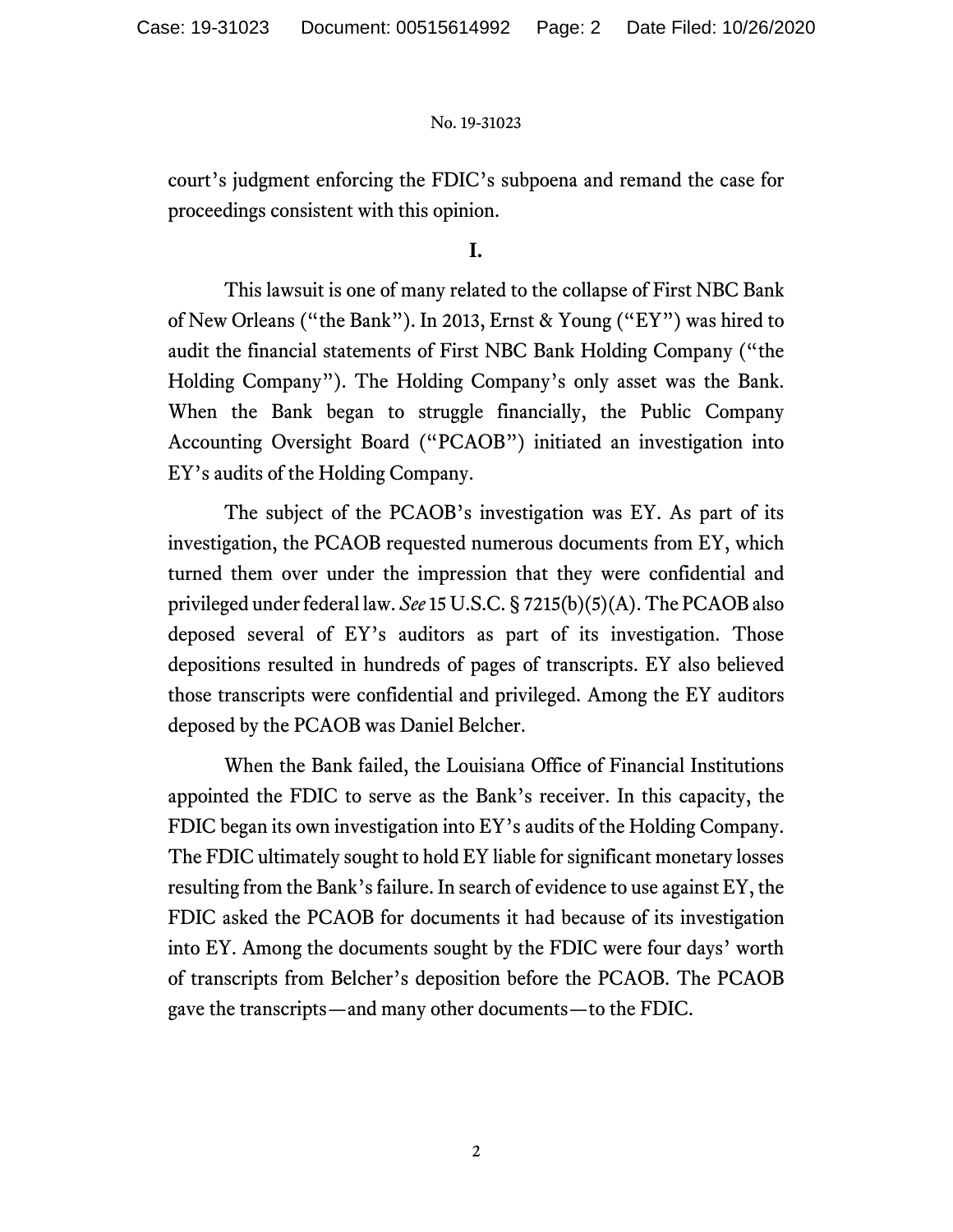After reviewing Belcher's deposition testimony to the PCAOB, the FDIC decided it also wanted to depose him. It served him with a pre-suit administrative subpoena ordering him to submit to a deposition. On the advice of EY's lawyers, Belcher refused to comply with the subpoena. It was their view that the FDIC's lawyers committed a legal violation and an ethical breach when they sought and obtained documents from the PCAOB that EY believed were confidential and privileged under federal law.

The FDIC responded by filing a complaint against Belcher in the district court seeking to enforce its administrative subpoena pursuant to 12 U.S.C. § 1818(n). The next day, the FDIC moved to enforce the subpoena. Belcher responded with a motion seeking to quash the subpoena and disqualify the FDIC's counsel because of the alleged ethical violations. EY, meanwhile, moved to intervene.

The district court granted the FDIC's motion and denied Belcher's and EY's. The court's decisions turned on its holding that Belcher's rights under federal law were not violated when the PCAOB shared transcripts of his deposition testimony with the FDIC. The court reasoned that even though the material was confidential and privileged under 15 U.S.C. § 7215(b)(5)(A), the FDIC, in its capacity as the Bank's receiver, was entitled to receive the documents as "the appropriate Federal functional regulator" of the Bank under 15 U.S.C.  $\S 7215(b)(5)(B)(ii)(II)$ .

Almost immediately, Belcher filed a notice of appeal. He also moved to stay the district court's order pending the outcome of the appeal. The district court denied his request for a stay. Belcher sat for the deposition on January 28, 2020.<sup>[1](#page-2-0)</sup>

<span id="page-2-0"></span><sup>&</sup>lt;sup>1</sup> The parties agree that Belcher's compliance with the district court's order did not moot this appeal. But mootness is a jurisdictional question, and federal jurisdiction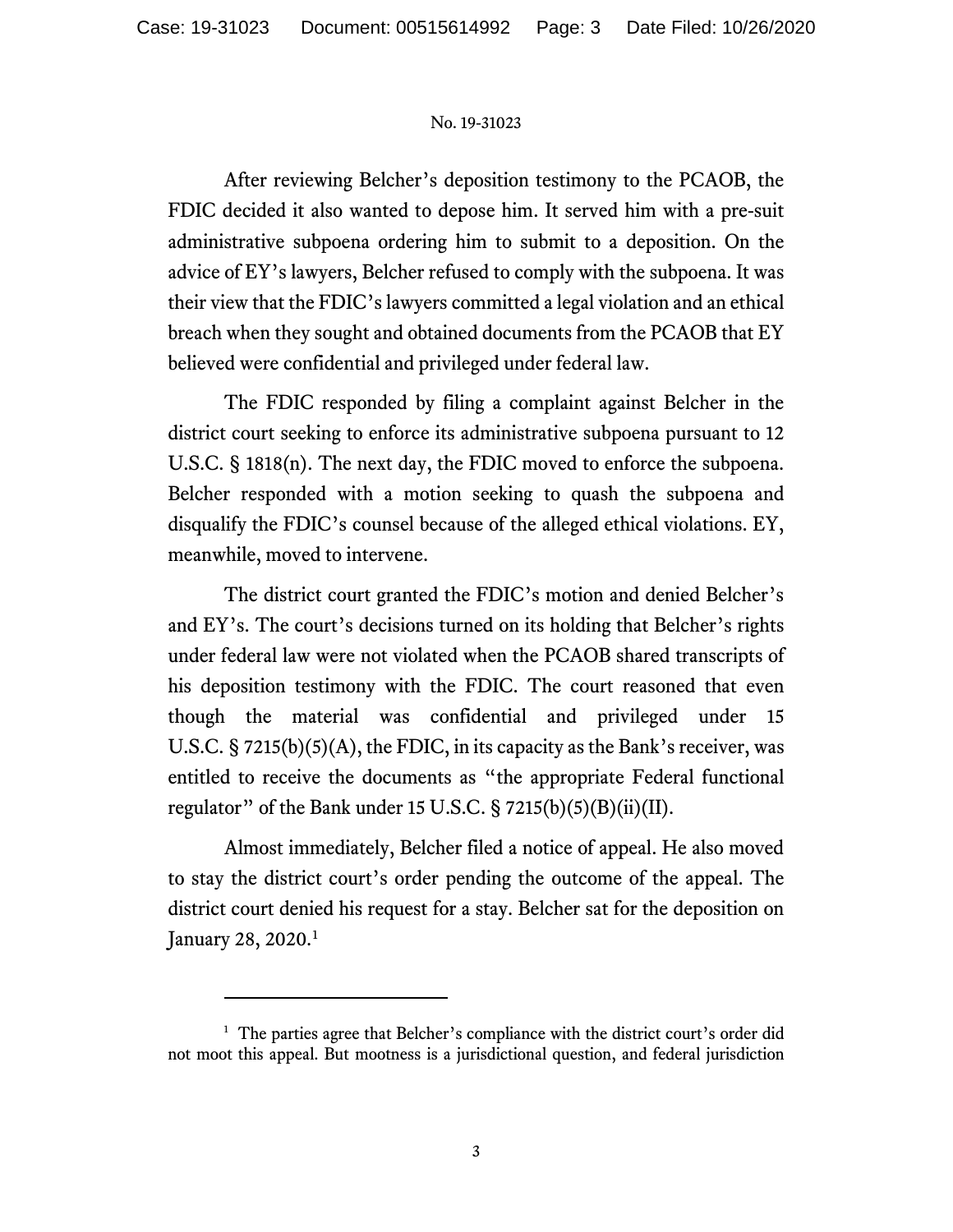# **II.**

We generally review the enforcement of an administrative subpoena for abuse of discretion. *See Consumer Fin. Prot. Bureau v. Source for Pub. Data, L.P.*, 903 F.3d 456, 458 (5th Cir. 2018). Conclusions of law that underly the enforcement of such a subpoena, however, are reviewed de novo. *Id.*

## **III.**

The issue of first impression squarely before us is whether the district court erred by holding that the FDIC, in its capacity as the Bank's receiver, was "the appropriate Federal functional regulator" in this case, entitling it to receive otherwise confidential and privileged documents from the PCAOB. [2](#page-3-0)

15 U.S.C. § 7215(b)(5)(A) provides, in relevant part:

[A]ll documents and information prepared or received by or specifically for the [PCAOB] . . . in connection with . . . an investigation under this

cannot be conferred by an agreement between the parties. *See Giannakos v. M/V Bravo Trader*, 762 F.2d 1295, 1298 (5th Cir. 1985). Nevertheless, we agree with the parties. Because the district court on remand can "fashion *some* form of meaningful relief," this appeal is not moot. *Church of Scientology of Cal. v. United States*, 506 U.S. 9, 12 (1992). Exactly what that relief might entail is beyond the scope of our concern. However, it is undisputed by the parties that the district court could strike Belcher's deposition testimony before the FDIC.

<span id="page-3-0"></span> $2$  The FDIC suggests this issue is not squarely before us. Instead, it posits that we need not reach this statutory interpretation issue because we can affirm on the ground that it is "undisputed" that the FDIC had the authority to seek the subpoena, its demand in the subpoena was not too indefinite, and the information sought by it was reasonably relevant to its ongoing investigation into the Bank. *See United States v. Morton Salt Co.*, 338 U.S. 632, 652 (1950). As Belcher points out, the district court's order enforcing the subpoena and denying Belcher's and EY's motions as moot turned entirely on its interpretation of 15 U.S.C. §§ 7215 and 6809. Because the district court's judgment was dependent on this holding, Belcher's request that we interpret the statutes de novo is properly within our scope of review.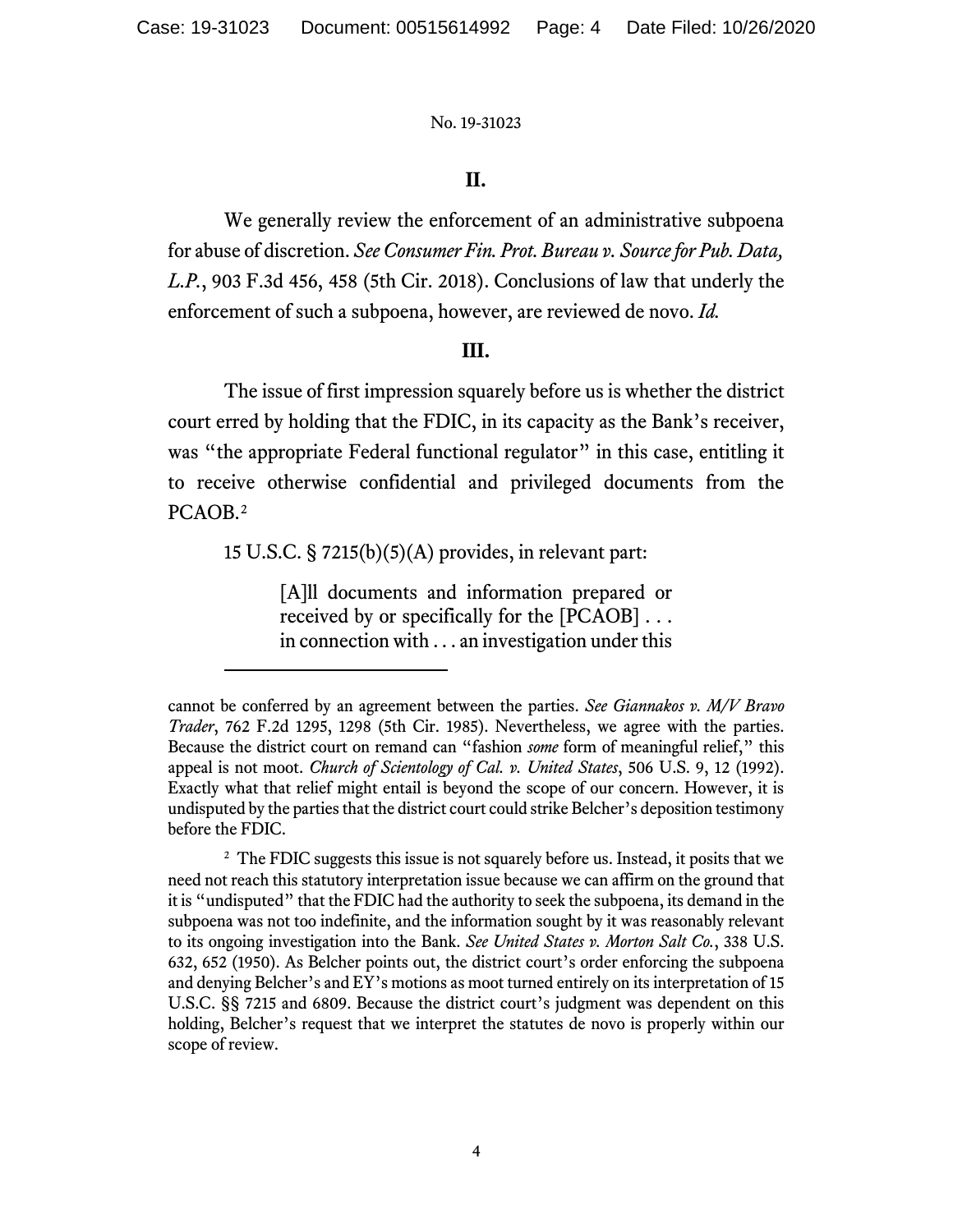section, shall be confidential and privileged as an evidentiary matter (and shall not be subject to civil discovery or other legal process) in any proceeding in any Federal or State court . . . .

The parties agree that the transcripts of Belcher's deposition testimony to the PCAOB fell within the purview of this statute because they were documents prepared by the PCAOB in connection with an investigation under 15 U.S.C. § 7215. What they disagree about is whether the FDIC, in its capacity as receiver for the Bank, fits within an exception to this rule.

The applicable exception is provided by 15 U.S.C. § 7215(b)(5)(B)(ii)(II), which provides, in relevant part:

> Without the loss of its status as confidential and privileged in the hands of the [PCAOB], all information referred to in subparagraph (A) may—

> > (ii) in the discretion of the [PCAOB], when determined by the [PCAOB] to be necessary to accomplish the purposes of this Act or to protect investors, be made available to—

. . .

. . .

(II) the appropriate Federal functional regulator (as defined in section 6809 of this title), other than the [Securities and Exchange] Commission, and the Director of the Federal Housing Finance Agency, with respect to an audit report for an institution subject to the jurisdiction of such regulator[.]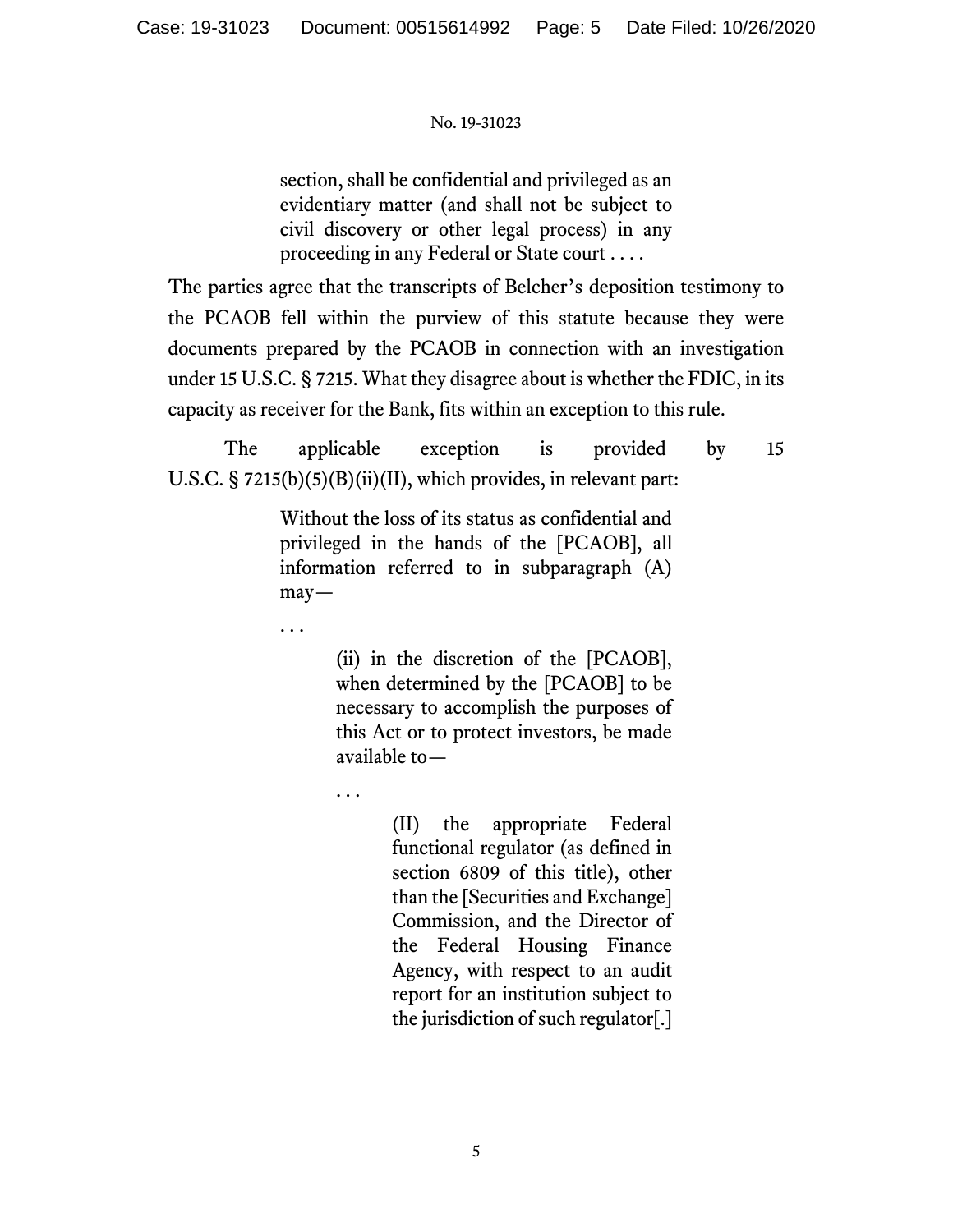The key language for our purposes appears in subsection (II): "the appropriate Federal functional regulator . . . ." The FDIC argues that it is the appropriate Federal functional regulator in this case. Belcher argues that it's not.

Because subsection (II) expressly incorporates the definition of a Federal functional regulator from 15 U.S.C. § 6809, we turn now to subsection (2) of that statute, which provides:

> The term "Federal functional regulator" means— (A) the Board of Governors of the Federal Reserve System; (B) the Office of the Comptroller of the Currency; (C) the Board of Directors of the Federal Deposit Insurance Corporation; (D) the Director of the Office of Thrift Supervision; (E) the National Credit Union Administration

Board; and

(F) the Securities and Exchange Commission.

There is no denying that "the Board of Directors of the [FDIC]" is *a* Federal functional regulator under 15 U.S.C. § 6809(2). The question for us is whether the FDIC, acting in its capacity as the Bank's receiver, as opposed to its corporate or governing capacity, is the appropriate one in this case. *See* 15 U.S.C. § 7215(b)(5)(B)(ii)(II).

"Rules of grammar govern statutory interpretation unless they contradict legislative intent or purpose." *Nielsen v. Preap*, 139 S. Ct. 954, 965 (2019) (cleaned up). When Congress modified "Federal functional regulator" with the definite article "the" and the adjective "appropriate," it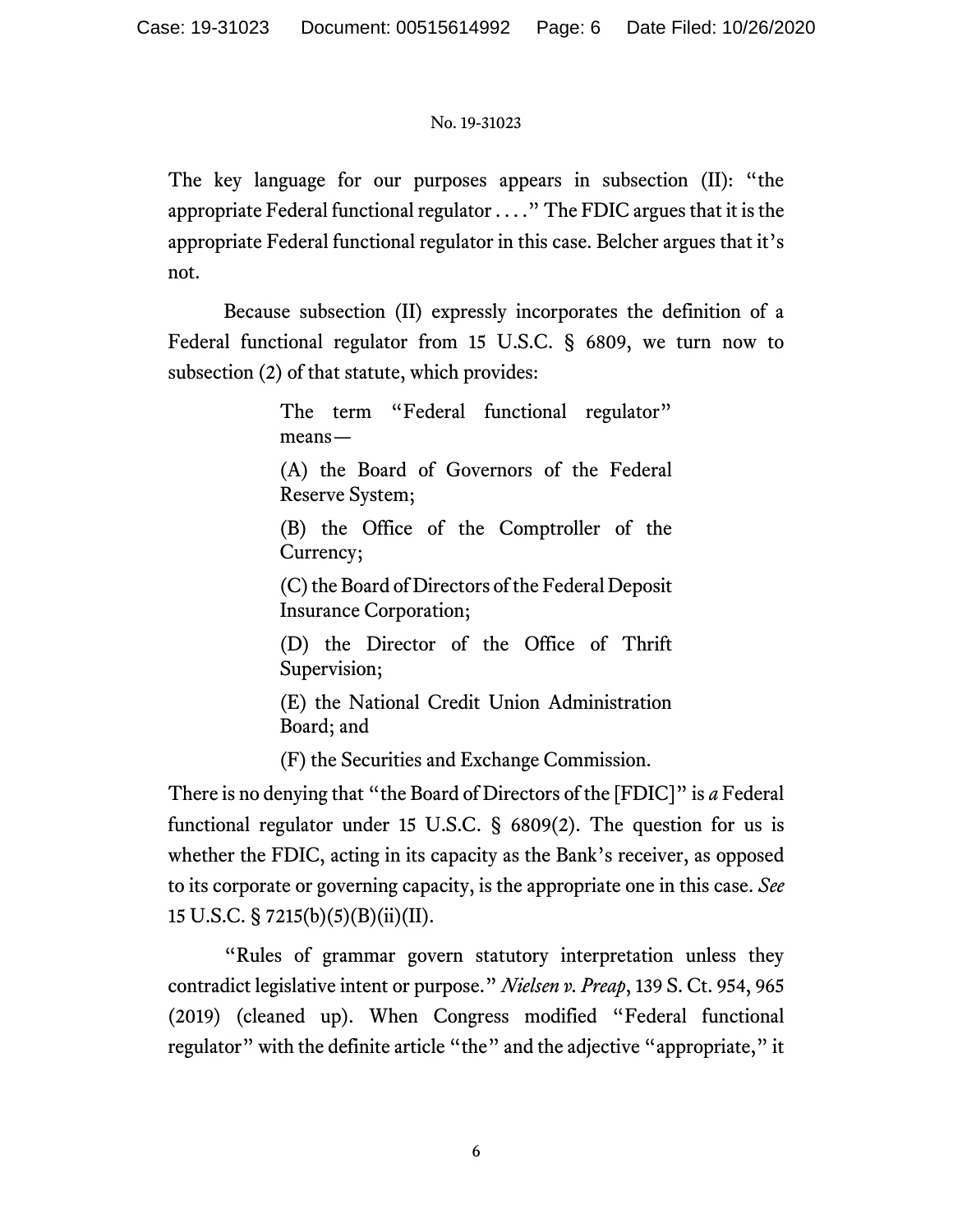made clear that there can only be *one* appropriate Federal functional regulator "with respect to an audit report for an institution subject to the jurisdiction of such regulator." 15 U.S.C. § 7215(b)(5)(B)(ii)(II); *see Rumsfeld v. Padilla*, 542 U.S. 426, 434 (2004) (explaining that the appearance of the definite article "the" before the word "person" in a statute indicated that there was only one "person" who could fit the definition within the statute). The FDIC, however, asks us to interpret this language in a way that would establish *two* appropriate Federal functional regulators in this case: the FDIC, as the appropriate Federal functional regulator of the Bank, and the Federal Reserve, as the appropriate Federal functional regulator of the Holding Company.[3](#page-6-0) Such a conclusion would contravene the language of the statute.

The FDIC's response is that because EY's audit reports were "for" the Holding Company *and* the Bank,<sup>[4](#page-6-1)</sup> the statute permits multiple appropriate Federal functional regulators in this case. Assuming that an audit report can be "for" multiple entities, the FDIC is not the "appropriate" Federal functional regulator here. That's because the FDIC was acting in its capacity as the Bank's receiver when it acquired the confidential documents from the PCAOB, not as the Bank's regulator. *See Fed. Deposit Ins. Corp. v. Ernst & Young LLP*, 374 F.3d 579, 581 (7th Cir. 2004) (explaining that "it is helpful" to treat the FDIC as three different entities depending on whether it acts in its corporate, receiver, or regulatory capacity).

The FDIC points us to subsections of 12 U.S.C. § 1821 as evidence of Congress's ability to distinguish between the FDIC in its various capacities to show that its intent was *not* to do so here by referring only to "the Board

 $3$  It is undisputed that the Holding Company is regulated by the Federal Reserve.

<span id="page-6-1"></span><span id="page-6-0"></span><sup>4</sup> Although the Holding Company is the entity that engaged EY to complete the audit reports, they were completed on a consolidated basis, and the Bank later submitted the same reports to the FDIC to comply with various reporting requirements.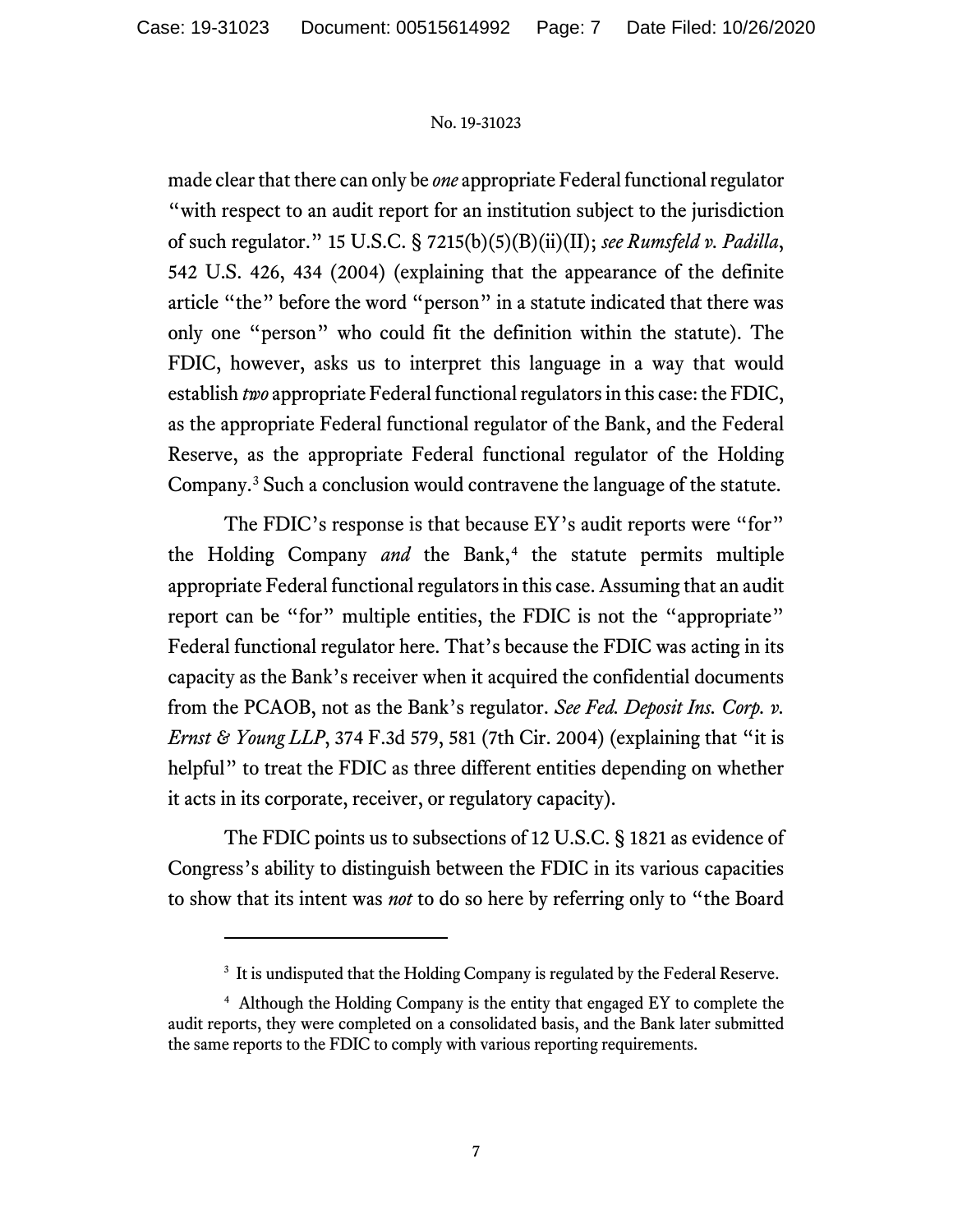of Directors of the Federal Deposit Insurance Corporation" in 15 U.S.C. § 6809(2)(C). *See, e.g.*, 12 U.S.C. §§ 1821(d)(2)(K) ("In carrying out its responsibilities in the management and disposition of assets from insured depository institutions, as conservator, receiver, or in its corporate capacity, the  $[FDIC] \ldots$ "); § 1821(d)(10)(B) ("The receiver may, in the receiver's sole discretion, pay dividends on proved claims at any time, and no liability shall attach to the Corporation (in such Corporation's corporate capacity or as receiver)  $\dots$ ."). We recognize that Congress's decision to specifically address the FDIC's different capacities in one statute can be evidence of its intent *not* to differentiate among the capacities in another. *See Marx v. Gen. Revenue Corp.*, 568 U.S. 371, 384 (2013) (relying on Congress's use of certain language in one statute to infer meaning of related language in another statute).

Here, however, context is important. *FCC v. AT & T Inc.*, 562 U.S. 397, 404 (2011) ("The construction of statutory language often turns on context  $\dots$ "). 15 U.S.C. § 6809(2) is a list comprised of regulatory bodies. The Supreme Court has relied "on the principle of *noscitur a sociis*—a word is known by the company it keeps—to 'avoid ascribing to one word a meaning so broad that it is inconsistent with its accompanying words, thus giving unintended breadth to the Acts of Congress.'" *Yates v. United States*, 574 U.S. 528, 543 (2015) (quoting *Gustafson v. Alloyd Co.*, 513 U.S. 561, 575 (1995)). Applying that principle here buttresses our conclusion that the FDIC is not "the appropriate" Federal functional regulator in this case.

"The appropriate Federal functional regulator" here is the Federal Reserve, not the FDIC. Accordingly, it was improper for the PCAOB to disclose to the FDIC, acting in its capacity as receiver for the Bank, transcripts of Belcher's deposition testimony before the PCAOB. *See* 15 U.S.C.  $\S 7215(b)(5)(A)$ .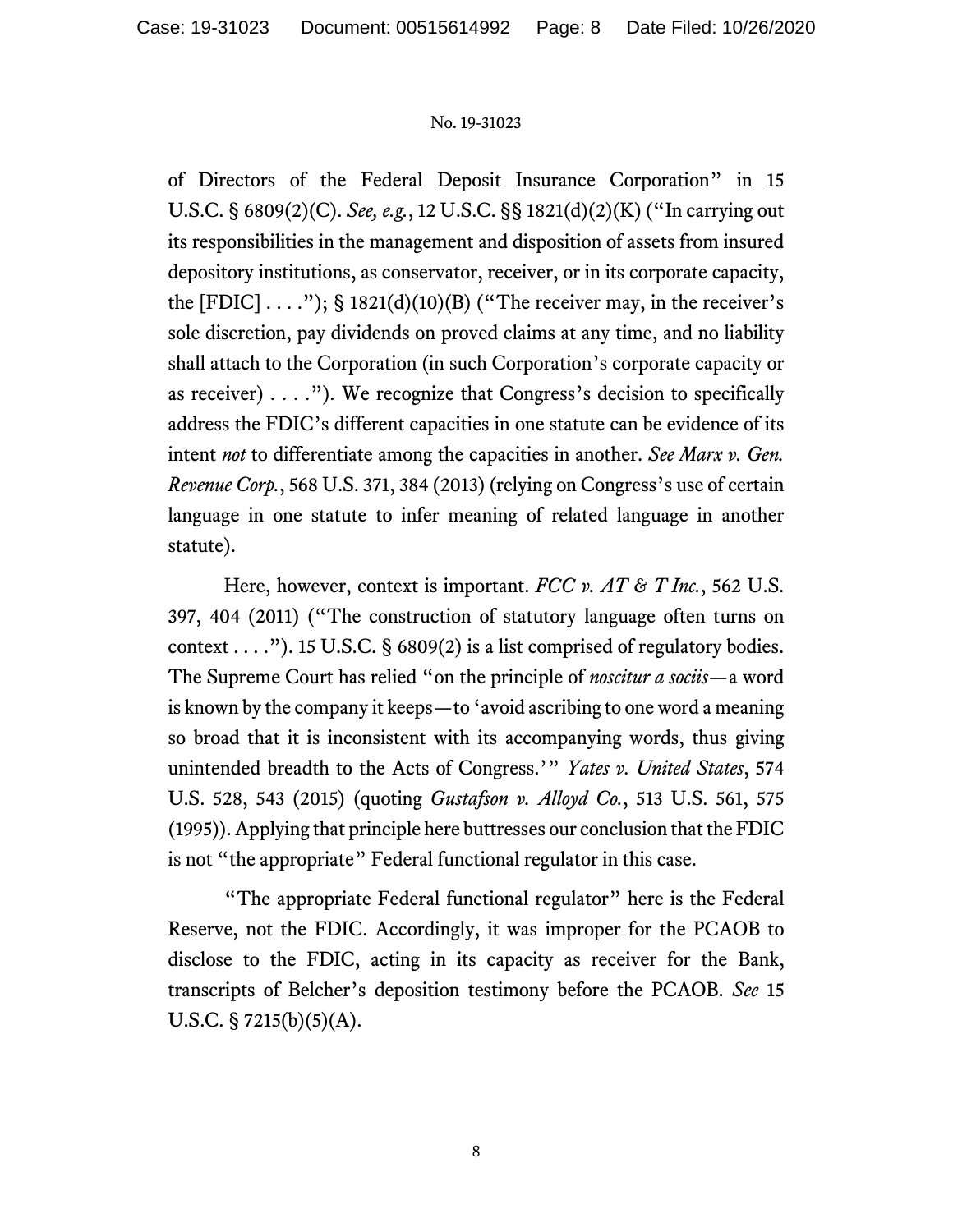# **IV.**

We hold that the FDIC was not "the appropriate Federal functional regulator" in this case. Accordingly, the PCAOB lacked the authority under 15 U.S.C. § 7215(b)(5)(B) to share transcripts of Belcher's deposition testimony before it with the FDIC. Because the district court's judgment rested on a contrary interpretation of the applicable statutory language, we VACATE the judgment enforcing the FDIC's administrative subpoena and REMAND this case for proceedings consistent with this opinion.<sup>[5](#page-8-0)</sup>

<span id="page-8-0"></span><sup>&</sup>lt;sup>5</sup> At oral argument, it was brought to our attention that the FDIC, acting in its capacity as the Bank's receiver, recently filed an action against EY in the Eastern District of Louisiana seeking to recover monetary damages based on EY's alleged negligence in auditing the Bank. We leave it to the district court on remand to determine whether there are common issues between that case and this one that may warrant consolidation.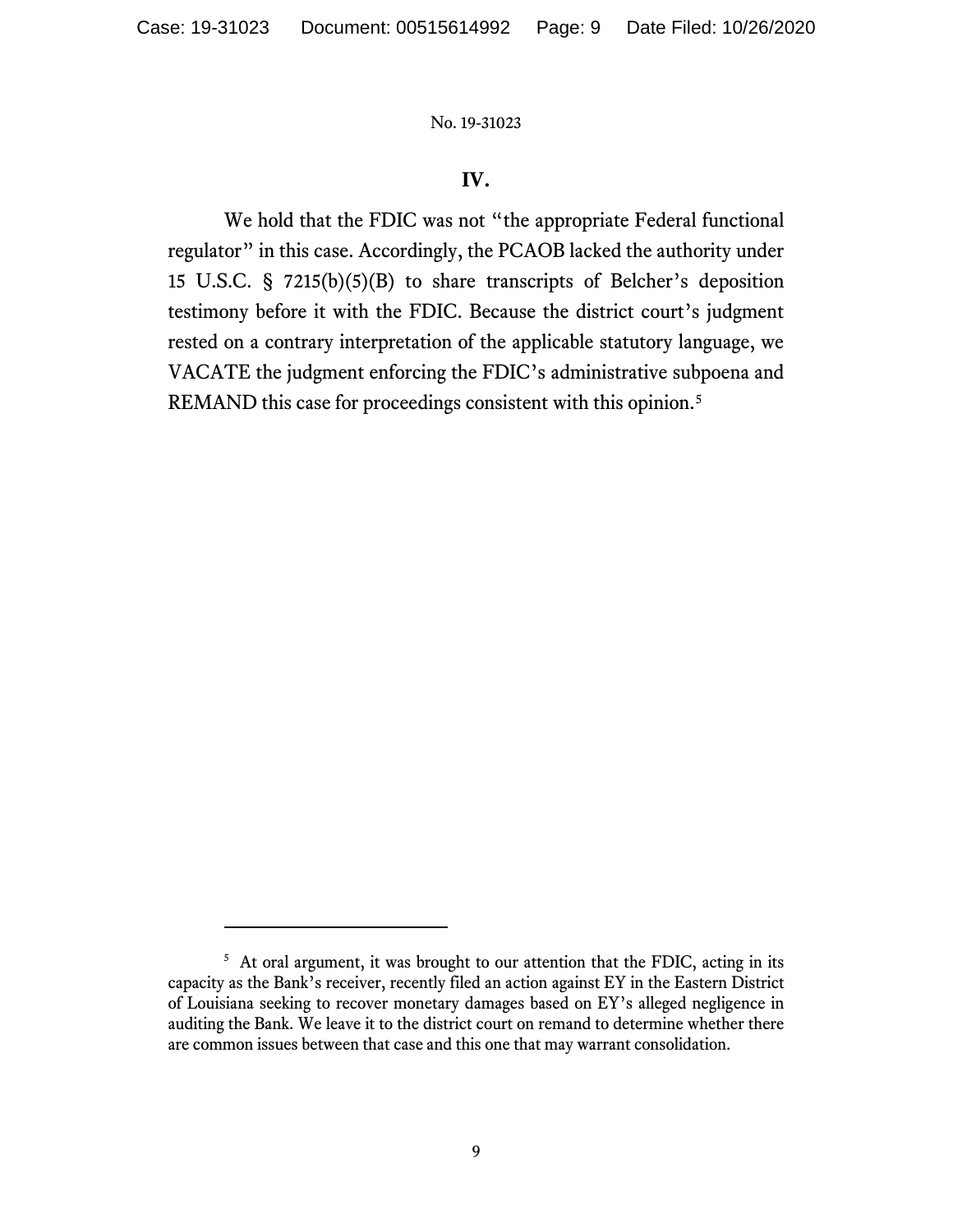# Gregg Costa, *Circuit Judge*, dissenting:

This is a strange appeal. The documents that are the subject of this appeal were not turned over in this proceeding. The FDIC filed this case just to enforce an administrative subpoena to depose Daniel Belcher. *See* 12 U.S.C. § 1818(n). After the district court enforced the subpoena, and we refused to stay that decision, the deposition went forward. Because of the controversy about the PCAOB's earlier production of documents, the FDIC did not ask about the documents during the deposition. With the deposition complete and this case not being the source of the disputed production, it seems odd that this appeal would be the vehicle for deciding if the PCAOB's action was lawful. The PCAOB is not even a party to this case.

In other words, the appeal seems moot. This case was a limited action to enforce a deposition subpoena. That deposition has taken place. What more can be done?

Belcher answers—and the FDIC agrees, though its concession does not bind us because mootness is jurisdictional—that there is the possibility of some remedy on remand if we conclude that the PCAOB should not have turned over the documents. That would be true if this district court had ordered production of the PCAOB documents. Even after a party produces documents in response to a district court order, the appeal remains live because a reversal can result in an order to return those documents. *See, e.g., Church of Scientology of Cal. v. United States*, 506 U.S. 9, 13–17 (1992) (holding that appeal of district court order to turn over tape recordings to IRS was not moot because a reversal could result in an order that "the Government [] return the records"); *United States v. Chevron U.S.A., Inc.*, 186 F.3d 644 (5th Cir. 1999) (finding case remained "live" even though documents had been produced because the government "would be required to return the documents" the district court had ordered produced). But because the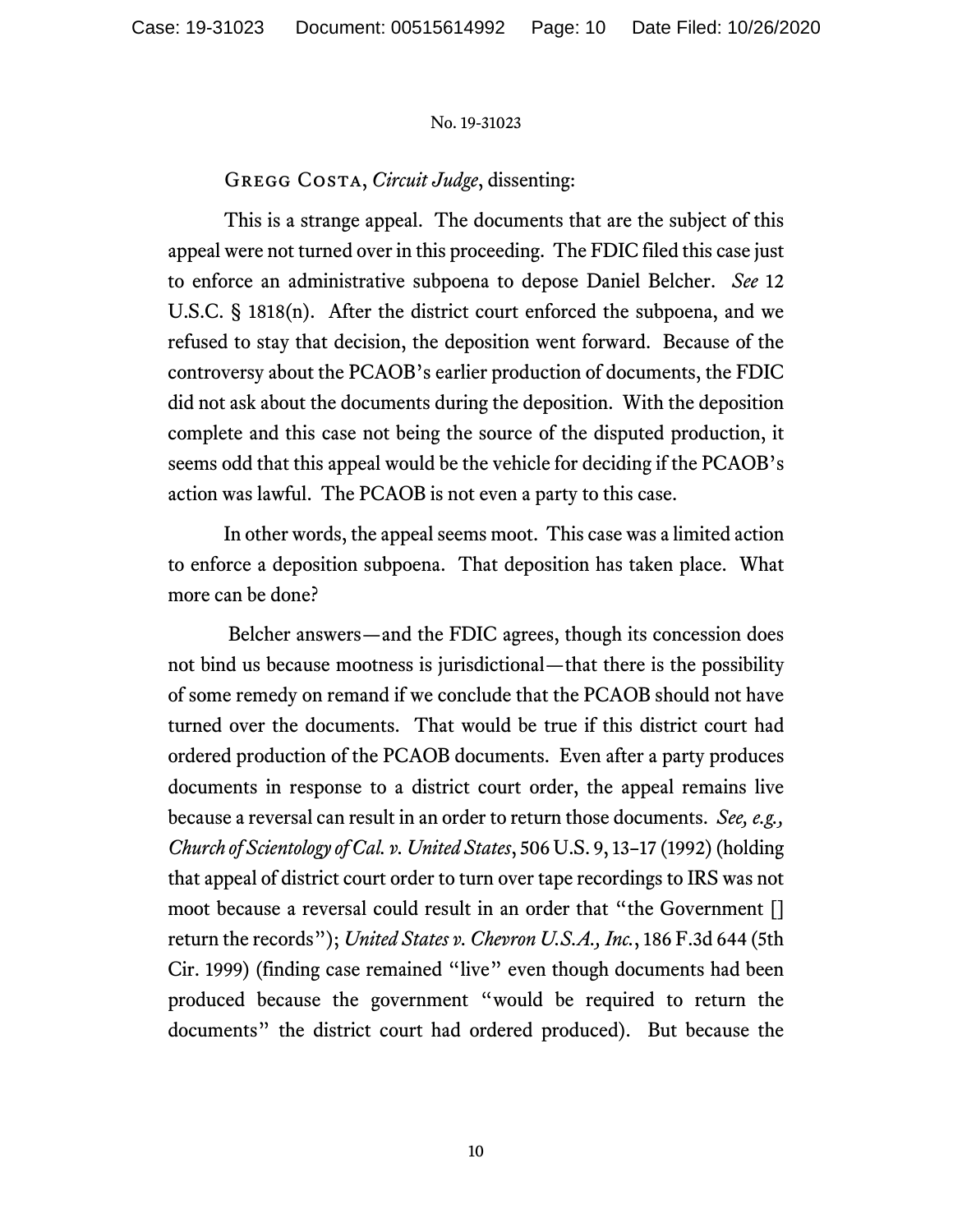district court did not order the PCAOB to produce the Belcher documents, cases like *Church of Scientology* do not apply.

The same problem infects Belcher's argument that there are additional remedies, such as disqualification of the FDIC's counsel, that the district court could impose on remand following an appellate ruling that the PCAOB should not have handed over the documents. Again, that might be true if the documents had been wrongfully produced in this case. But they were produced by the PCAOB before this limited proceeding to compel a deposition began. And neither Belcher nor Ernst & Young has brought suit against the PCAOB to challenge its administrative action turning over the documents. What authority would the district court in this case have to remedy alleged misconduct that did not happen before it?

Consider the following situation. In Lawsuit A, a court orders a defendant to turn over documents to the plaintiff. In Lawsuit B filed years later between the same parties, the plaintiff still possesses the documents from Lawsuit A. I don't see how the court presiding over Lawsuit B has the authority to punish the plaintiff for "wrongfully" obtaining the documents via a court order in Lawsuit A. To be sure, the court in Lawsuit B could limit the use of the Lawsuit A documents in the new suit. A court always has authority to decide what evidence is admissible. But I don't see how Court B can punish a party for something it did with Court A's authorization.

Indeed, Belcher cites no authority allowing a trial court to sanction a party because another legal authority erroneously gave it documents. Nor is there any authority for striking this deposition based on a disclosure that occurred outside this case (especially when the documents were not used in this deposition). As a result, I see no reason to override what common sense suggests: the appeal of an order requiring a deposition is moot once the deposition is over.